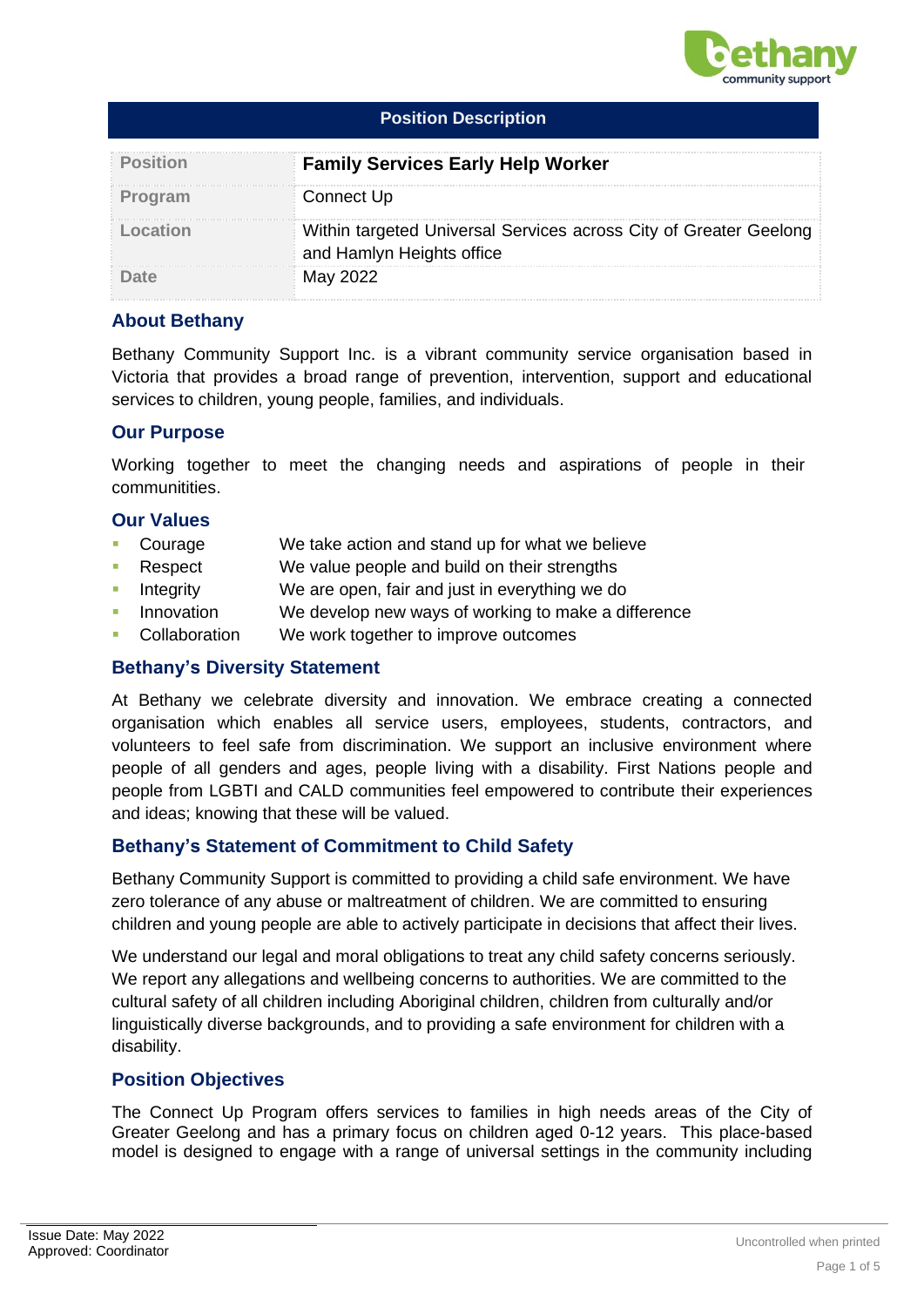

### **Position Description**

kindergartens, schools, community centres and child and community hubs providing an integration of services and seamless transitions for families.

The program aims to build stronger relationships between parents/carers and their children by recognising the fundamental role parents/carers play towards the wellbeing of their children. The Program facilitates meaningful opportunities to increase parent/carer involvement in their child's early years and universal services staff and builds capacity for services to engage collaboratively to provide an integrated and responsive service focused on building strong, sustainable, and connected children, families and communities. The program is aligned to the DFFH Roadmap to Reform agenda.

This position provides a family services response that aims to invest in individual and community strengths and intervene earlier to provide a range of community-based programs to reduce disadvantage, create social change and improve outcomes for under resourced families. The outcomes to be achieved are:

- improvements in the quality of parent child interactions
- increased parental confidence and competence to respond positively to parenting challenges.
- increased parental and child well-being
- **EXT** improved participation of children in Maternal and Child Health, kindergarten, school, and community
- increased social and community connections of parents
- increased collaboration with universal services staff to support families with emerging needs

## **Key Responsibilities**

- Individual Family Support
	- **■** Identification of individual family and children's support needs and, in consultation with the family, development and regular reviewing of Family Action Plans
	- A focus on best interest of the child/young person, alignment to MARAM and other relevant frameworks
	- Support families to navigate the service system and engage with relevant service providers or community supports to maximise the child/family's quality of life
	- Provision of flexible funding to support families in crisis or facilitate their participation and connection to community.
	- Work respectfully with all children and families to ensure that services provided are culturally appropriate
	- Advocate and promote of the rights of children and families
- **Provide a range of group-based family supports that focus on topics relevant to families.** to assist parents to build their skills and confidence to respond positively to parenting challenges and create social connections for parents and families. This will include:
	- Delivery of supported playgroups
	- Delivery of other evidence-based parent education groups to build parents knowledge, skills, and confidence
	- Collaboration with services to develop/deliver parent engagement and peer support groups
- Provide high level and professional consultations to universal services staff and other service providers
- Ensure families have the opportunity for meaningful and consistent input into decisions that affect their lives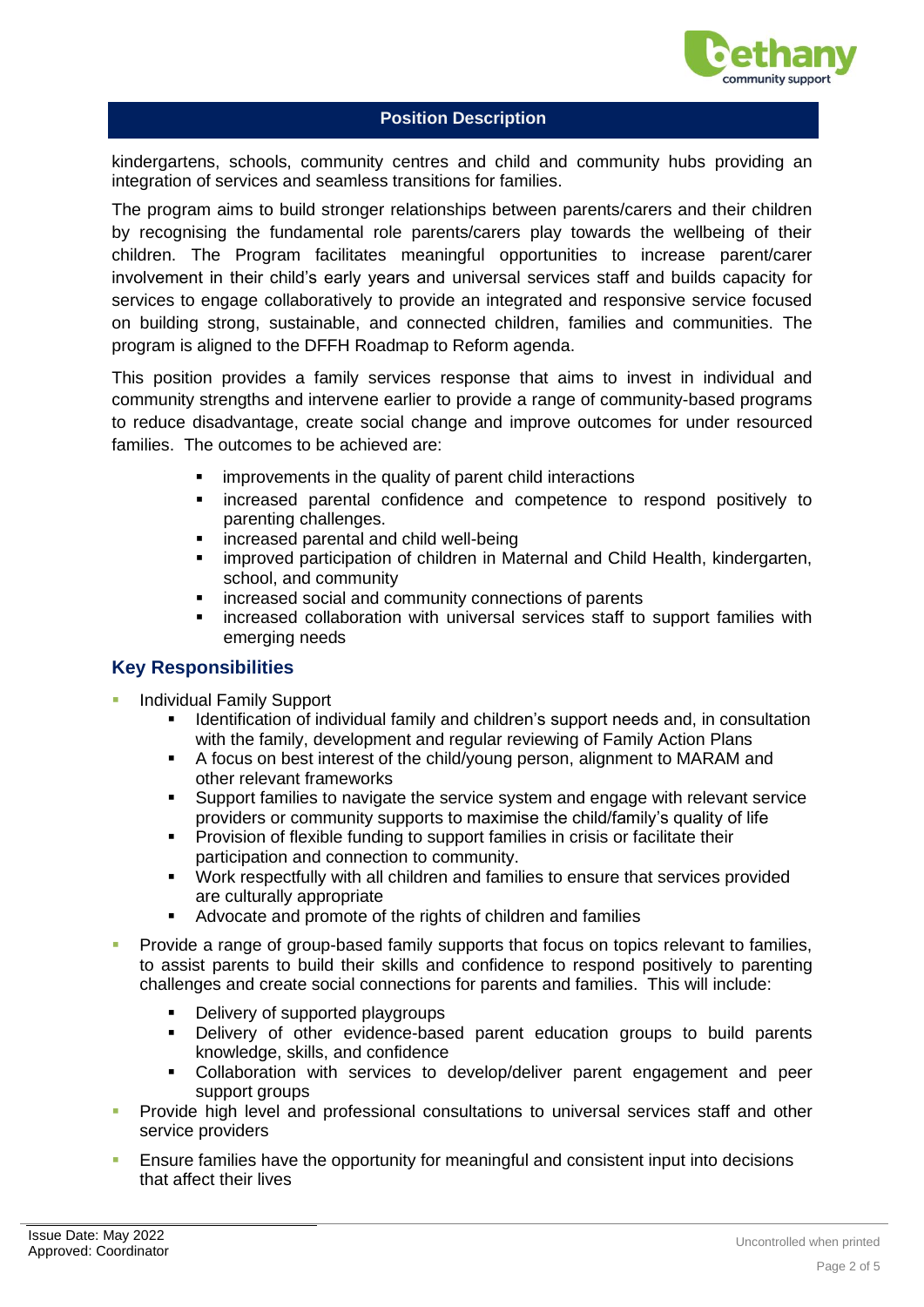

### **Position Description**

- **E** Actively develop collaborative relationships and partnerships with key community stakeholders and relevant professionals to ensure effective program delivery.
- Actively engage with parents, children, and service providers in working together to provide an integrated and responsive service focused on building strong, sustainable and connected children, families and communities. Actively support and attend existing partnerships and network meetings.
- Maintain accurate DFFH and DSS data as required by the funding body and the organisation and participate in periodic evaluation and program performance reporting.
- Work within policies and procedures of Bethany Community Support, the legislative requirements of Child Safety and the implementation of the Child Youth and Family Act 2005.
- Support and participate in the Agency's continuous quality improvement process. Contribute to program evaluation to enable ongoing operation and improvement of the program.
- Actively participate in regular formal supervision with the Team Leader Connect Up.
- Attend team and agency meetings as appropriate.
- Make recommendations to effectively resolve problems or issues, by using judgment that is consistent with Bethany Values, standards, practices, policies, procedures, regulation, industrial instruments or legislation.
- Other duties as required.

#### **Key Selection Criteria**

#### *Essential*

- **1.** A tertiary qualification in Early Years, Social Work, Psychology or other related Behavioural Sciences at degree or diploma level and a minimum of 12 months experience.
- **2.** Demonstrated capacity to engage with children and parents and knowledge and experience in providing a range of family interventions including brief intervention case work and delivery of parenting group work programs.
- **3.** Demonstrated experience in the development and facilitation of Community Development activities such as peer-based support groups for parents, supported playgroups, community events, other group work as identified.
- **4.** Ability to work as part of a team and demonstrated capacity to work with high degree of autonomy in a co-located universal setting with competing priorities and a changing work environment.
- **5.** Satisfactory criminal records check and Working with Children Check & a current Victorian Driver Licence.
- **6.** Proficient in the use of MS Office, databases and knowledge of a range of IT programs.

#### *Desirable*

- **7.** Commitment to the principles of social justice, access and equity for under resourced families
- **8.** Excellent communicator with strong interpersonal, advance written and oral communication skills.
- **9.** Contributes to the development of processes and systems to improve the quality of service.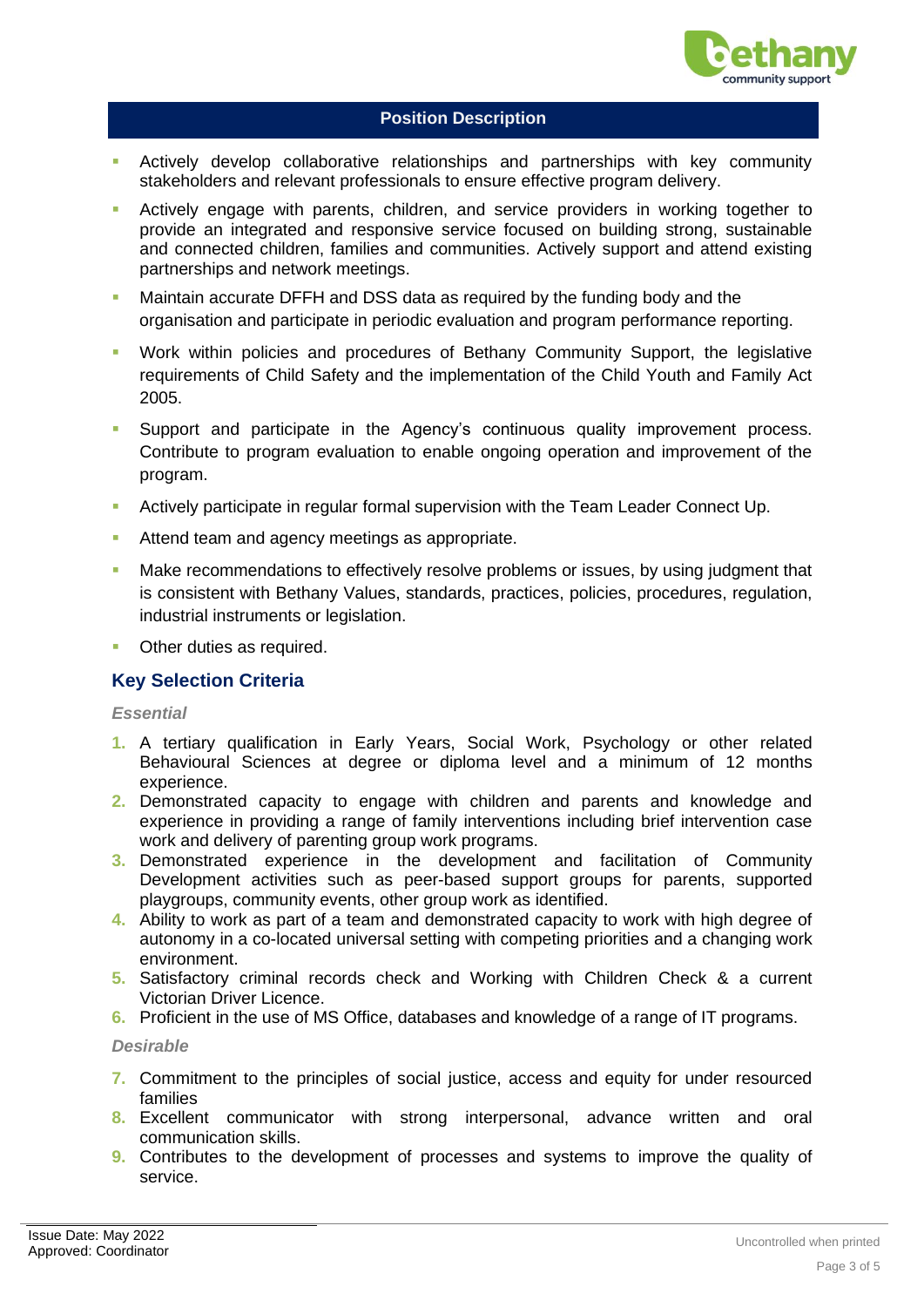

## **Position Description**

### **Capabilities and Personal Attributes**

- Advocates and champions to achieve positive change.
- Demonstrates commitment to social justice and social inclusion.
- Leads a culture of respectful relationships and behaviour across the organisation.
- Is truthful and ethical and always leads and reinforces expected standards of behaviour.
- Generates ideas and solutions and takes advantage of new and emerging opportunities.
- Creates and sustains dynamic and productive relationships to maximise outcomes.

## **Organisational Relationships**

| <b>Supervisor</b>        | <b>Team Leader, Connect Up Program</b>                                                                                                                                                                       |  |  |
|--------------------------|--------------------------------------------------------------------------------------------------------------------------------------------------------------------------------------------------------------|--|--|
| <b>External Liaisons</b> | DFFH, DSS, Schools, Integrated Family Services Agencies, Child<br>and Family Services Hubs, Community Hubs, Early Years<br>Providers, MCH, NDIS, Centrelink and other Health and<br>Community Organisations. |  |  |
| <b>Stakeholders</b>      | All staff and Bethany Group services users.                                                                                                                                                                  |  |  |

# **Conditions and Remuneration**

| <b>Salary</b>                          | This position is classified as an award payment on the Social<br>Community Home Care and Disability Services Award 2010, Level<br>5, Pay Point 1-3, with a salary range of \$85,140.87 - \$89,007.30<br>(pro-rata if part time). In addition, the package also includes salary<br>sacrifice as per government legislation. |
|----------------------------------------|----------------------------------------------------------------------------------------------------------------------------------------------------------------------------------------------------------------------------------------------------------------------------------------------------------------------------|
| <b>Ordinary Hours</b>                  | Ordinary hours of work will be worked between agency hours of<br>8am to 7pm.                                                                                                                                                                                                                                               |
| <b>Conditions</b>                      | Other conditions of employment as per the Bethany Enterprise<br>Agreement.                                                                                                                                                                                                                                                 |
| COVID-19                               | Bethany Community Support is an essential service, and all<br>employees are classified as essential workers. To comply with the<br>CHO directions, all employees must provide evidence of their<br>Covid-19 vaccination.                                                                                                   |
| <b>Travel</b>                          | Travel will be required to other Bethany offices and across the<br>Barwon Southwest region and other locations.<br>Use of private car for non-client transport is required. Employee is<br>required to maintain a fully roadworthy and insured motor vehicle.<br>Reimbursement for approved travel applies.                |
| <b>Physical</b><br><b>Requirements</b> | Actively engage with infants, young children and parents – Daily<br>$\blacksquare$<br>Sit at a computer or in meetings for extended periods - Daily<br>Work in a variety of office plans - Daily<br>Driving - Daily                                                                                                        |